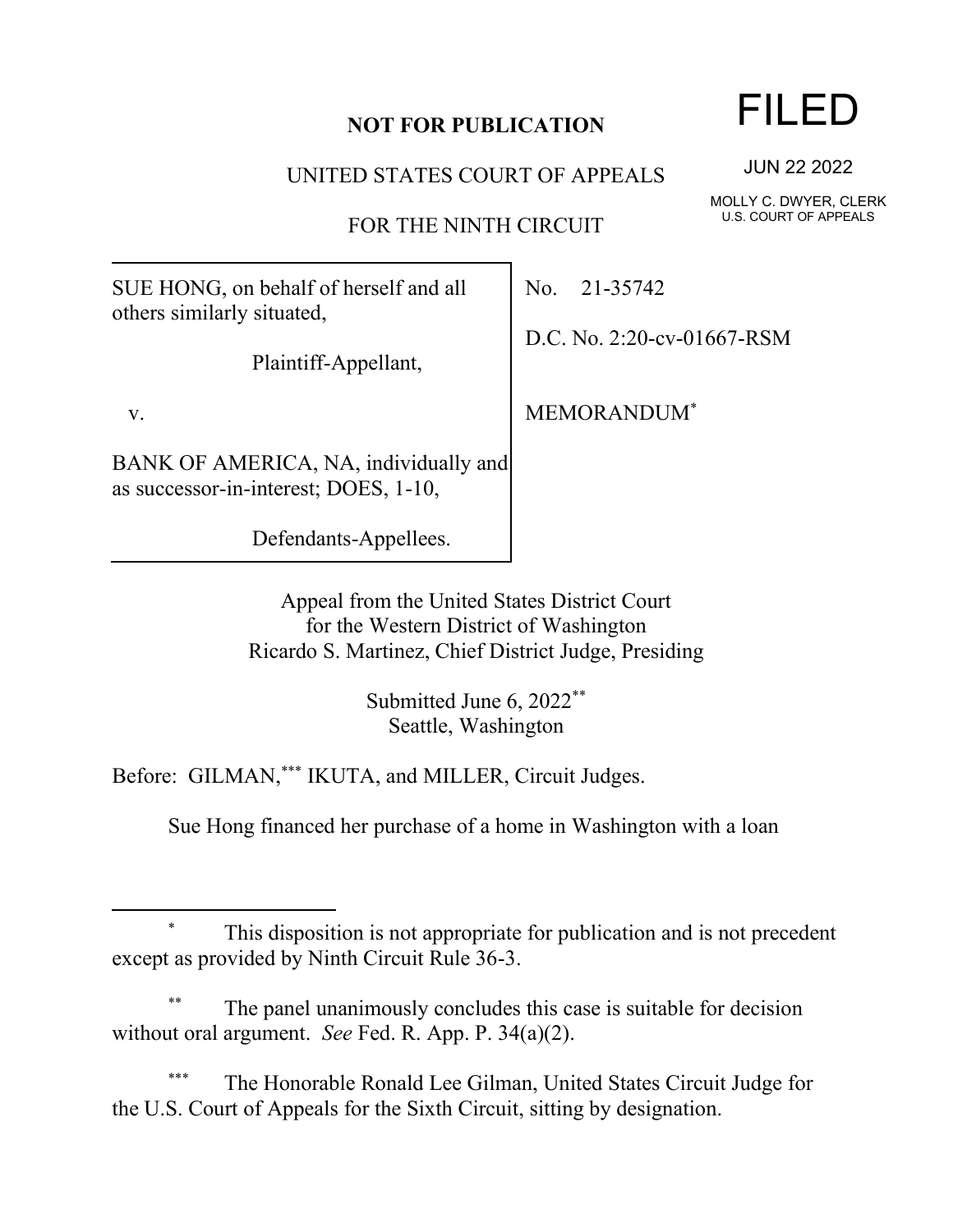secured by a deed of trust serviced by Bank of America. The deed allows the lender to "obtain insurance coverage, at Lender's option and Borrower's expense," if the borrower "fails to maintain any of the [required] coverages," including homeowner's insurance. Hong failed to maintain her own insurance, so Bank of America purchased lender-placed insurance (LPI) from QBE Insurance Company and billed Hong for the coverage. Hong brought this action in Washington state court for damages and injunctive relief under Washington law, alleging that Bank of America and QBE engaged in a kickback scheme that inflated the rate she was charged. Bank of America removed the case to federal court under 28 U.S.C. §§ 1332(d) and 1441. The district court granted Bank of America's motion to dismiss, holding that all of Hong's claims are barred by the filed-rate doctrine. We have jurisdiction under 28 U.S.C. § 1291, and we affirm.

The filed-rate doctrine "provides, in essence, that any 'filed rate'—a rate filed with and approved by the governing regulatory agency—is per se reasonable and cannot be the subject of legal action." *McCarthy Fin., Inc. v. Premera*, 347 P.3d 872, 875 (Wash. 2015) (quoting *Tenore v. AT&T Wireless Servs.*, 962 P.2d 104, 108 (Wash. 1998)). All claims that "run squarely against these rates," including claims against an intermediary like Bank of America here, "must be dismissed." *Alpert v. Nationstar Mortg., LLC*, 494 P.3d 419, 420 (Wash. 2021). On facts almost identical to those here, the Washington Supreme Court held that even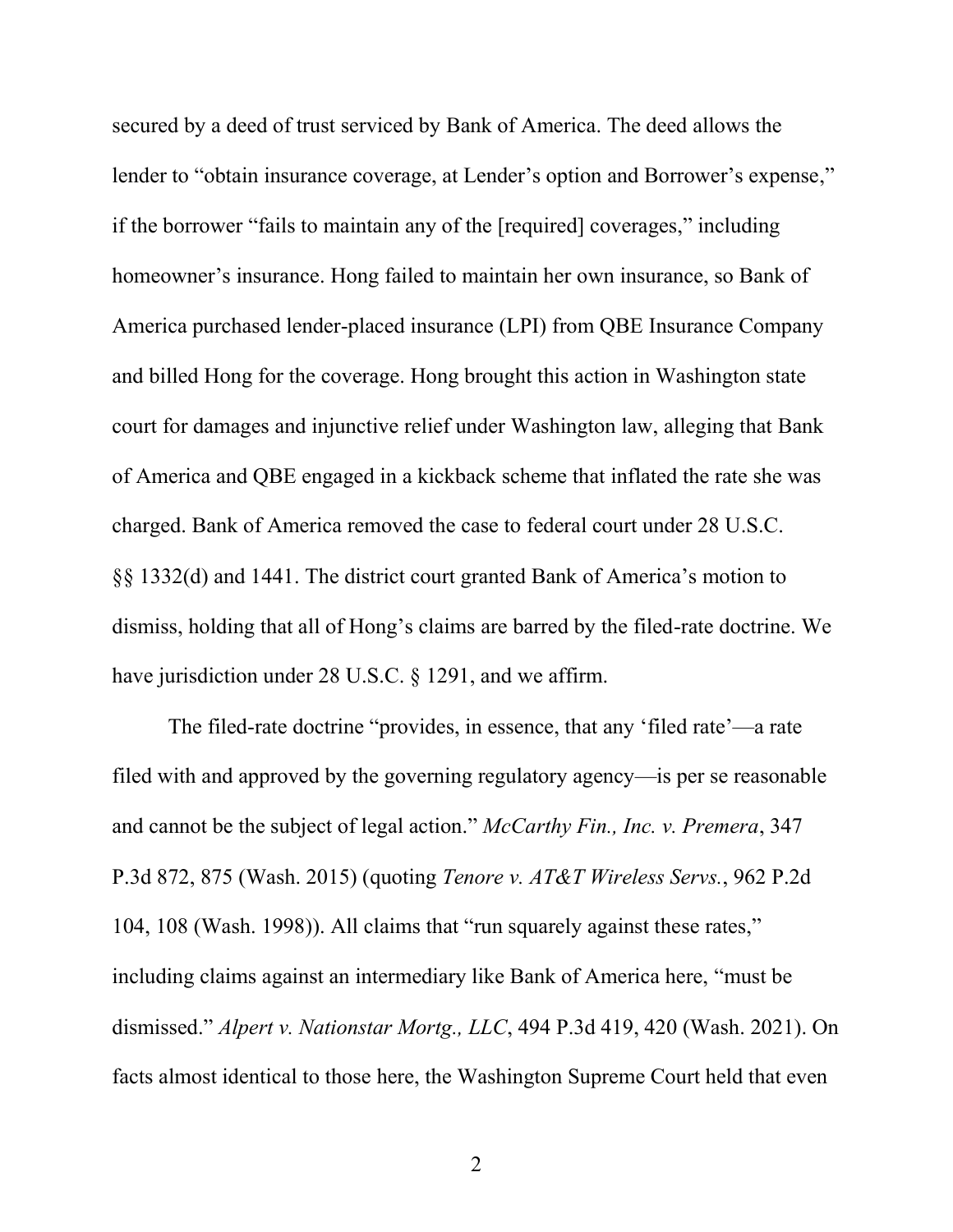if "a rate filer and other intermediaries jointly act to artificially inflate the rate, allowing suit against any of these parties may still have the effect of directly attacking the rate and causing courts to 'reevaluate agency-approved rates.'" *Id.* at 423 (quoting *McCarthy*, 347 P.3d at 875).

Under *Alpert*, Hong's claims "run squarely against the filed rate" and are therefore barred. 494 P.3d at 423. QBE filed its LPI rate schedule and calculation methodology with the Washington Office of the Insurance Commissioner (OIC). In approving the rate, the OIC determined that, among other things, the rates were not "excessive, inadequate, or unfairly discriminatory." Wash. Rev. Code §§ 48.19.020, 48.19.040; *Alpert*, 494 P.3d at 420 (explaining that because state insurance law requires that "[t]he rates can be neither too high nor too low," approved rates "are per se reasonable" (citation omitted)). Hong does not claim that QBE sold insurance that was not "in accordance with its filing." *See* Wash. Rev. Code § 48.19.040(6). Nor does she dispute that Bank of America charged her the premium that QBE billed. Rather, she argues that the filed-rate doctrine is inapplicable because the insurance premiums charged to her did not represent the "true cost of coverage" because they were inflated by secret kickbacks given to Bank of America and by the excessive coverage amount selected by QBE. She also claims that she is not seeking damages associated with unfairly high rates, but rather seeking damages from Bank of America only for the amount it charged that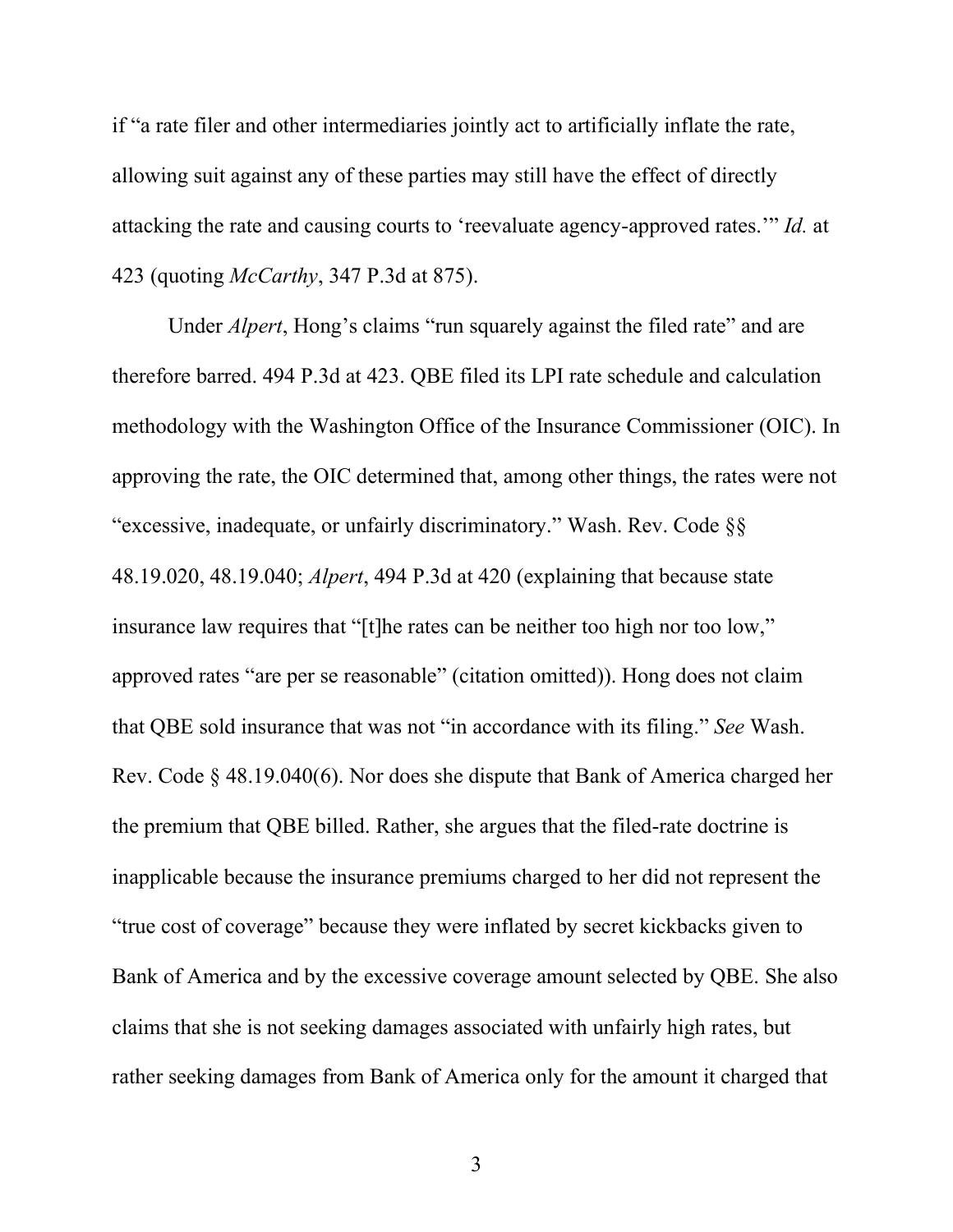was attributable to free services (*i.e.*, the fair market value of the free services). None of those theories changes the fact that she is challenging the OIC's determination that the rate is reasonable.

As to the kickback argument, to determine what portion of the OICapproved LPI premium represents Bank of America's alleged secret benefits, the court would need to determine what a reasonable rate would be—exactly the inquiry that the doctrine forbids. *Alpert*, 494 P.3d at 421–23. The same is true for the excessive-coverage argument. QBE placed the same amount of insurance on Hong's property as Hong had purchased herself before she allowed the policy to lapse. In so doing, QBE followed one of its OIC-approved coverage-selection methodologies. Thus, any challenge to QBE's decision to use that methodology necessarily challenges the filed rate. *See id.* at 423. Because the court cannot calculate her damages without determining for itself what is a reasonable cost for LPI, Hong's claims are barred by the filed-rate doctrine, and the district court did not abuse its discretion in dismissing her complaint without leave to amend. *See id.*; *McCarthy*, 347 P.3d at 875.

Finally, Hong forfeited any claim to injunctive relief by failing to pursue it in the district court. *See Walsh v. Nevada Dep't of Hum. Res.*, 471 F.3d 1033, 1037 (9th Cir. 2006) ("A plaintiff who makes a claim for injunctive relief in his complaint, but fails to raise the issue in response to a defendant's motion to dismiss

4